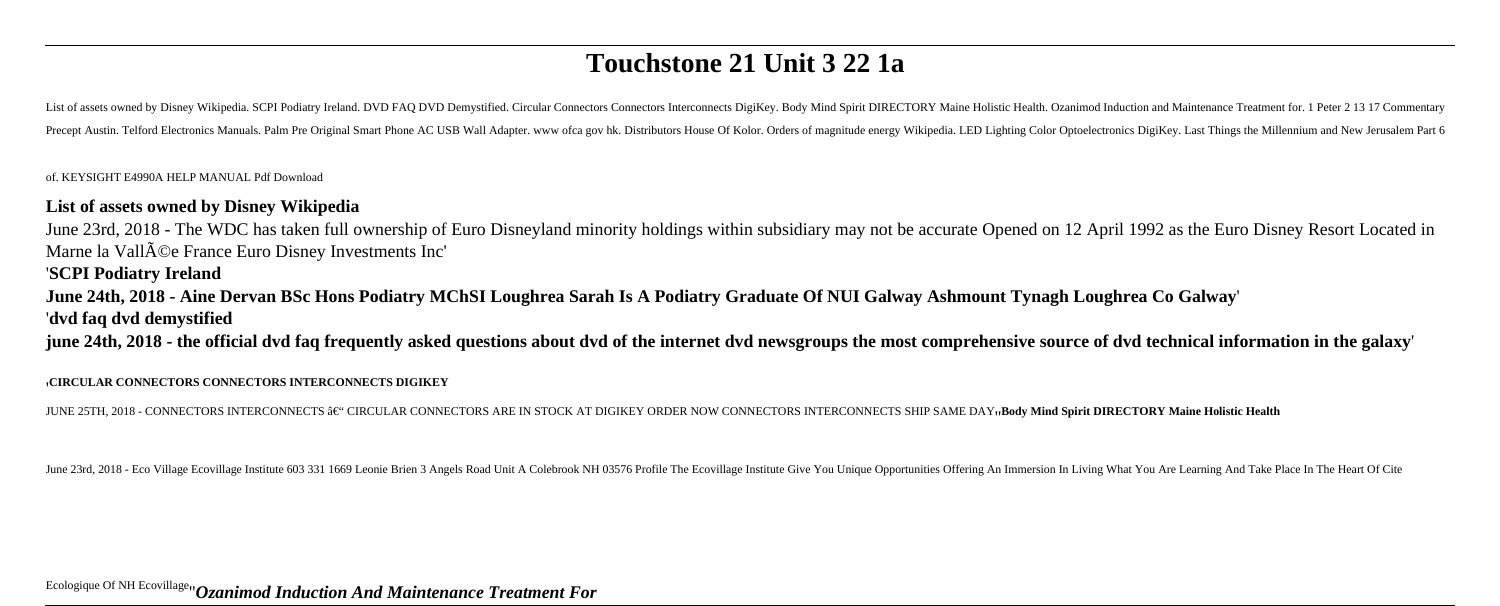*May 5th, 2016 - 22 References 79 Citing Articles Letters Abstract Background Ozanimod RPC1063 Is An Oral Agonist Of The Sphingosine 1 Phosphate Receptor Subtypes 1 And 5 That Induces Peripheral Lymphocyte Sequestration Potentially Decreasing The Number Of Activated Lymphocytes Circulating To The Gastrointestinal Tract*' '**1 peter 2 13 17 commentary precept austin**

**february 20th, 2015 - section theme submission for the lord s sake 1 peter 2 13 3 9 responsibility of believers repercussions of our actions submit to human institutions**'

#### '**Telford Electronics Manuals**

June 22nd, 2018 - There Is NO VAT Payable On Manuals Please Contact Me For Current Prices We Stock Manuals From Most Manufacturers Tektronix Phillips Marconi Racal HP Etc<sub>"</sub>Palm Pre Original Smart Phone AC USB Wall Adapter September 9th, 2011 - Buy Palm Pre Original Smart Phone AC USB Wall Adapter Original Palm PRE Charging USB 2 0 Data Cable Cables Amazon com FREE DELIVERY possible on eligible purchases'

# '**www ofca gov hk**

# **june 23rd, 2018 - 35860072 23207788 97804506 35276630 23708753 23966333 28066111 35860967 29772988 62229918 23116411 27392183 23634293 27570868 23665532 24991011 31549117 39568807**''**Distributors House Of Kolor**

June 19th, 2018 - Del Cruce Belen Santa Ana Fabrica Panasonic 800 mts oeste Alajuela Costa Rica Costa Rica'

### '**Orders of magnitude energy Wikipedia**

June 24th, 2018 - List of orders of magnitude for energy Factor joules SI prefix Value Item 10  $\hat{a}$  34 6 626 $\hat{A}$  - 10  $\hat{a}$ <sup>2</sup> 34 J Photon energy of a photon with a frequency of 1 hertz 10  $\hat{a}$ <sup>2</sup> 33 2 $\hat{A}$ â<sup>2</sup>33 J'

'**LED Lighting Color Optoelectronics DigiKey**